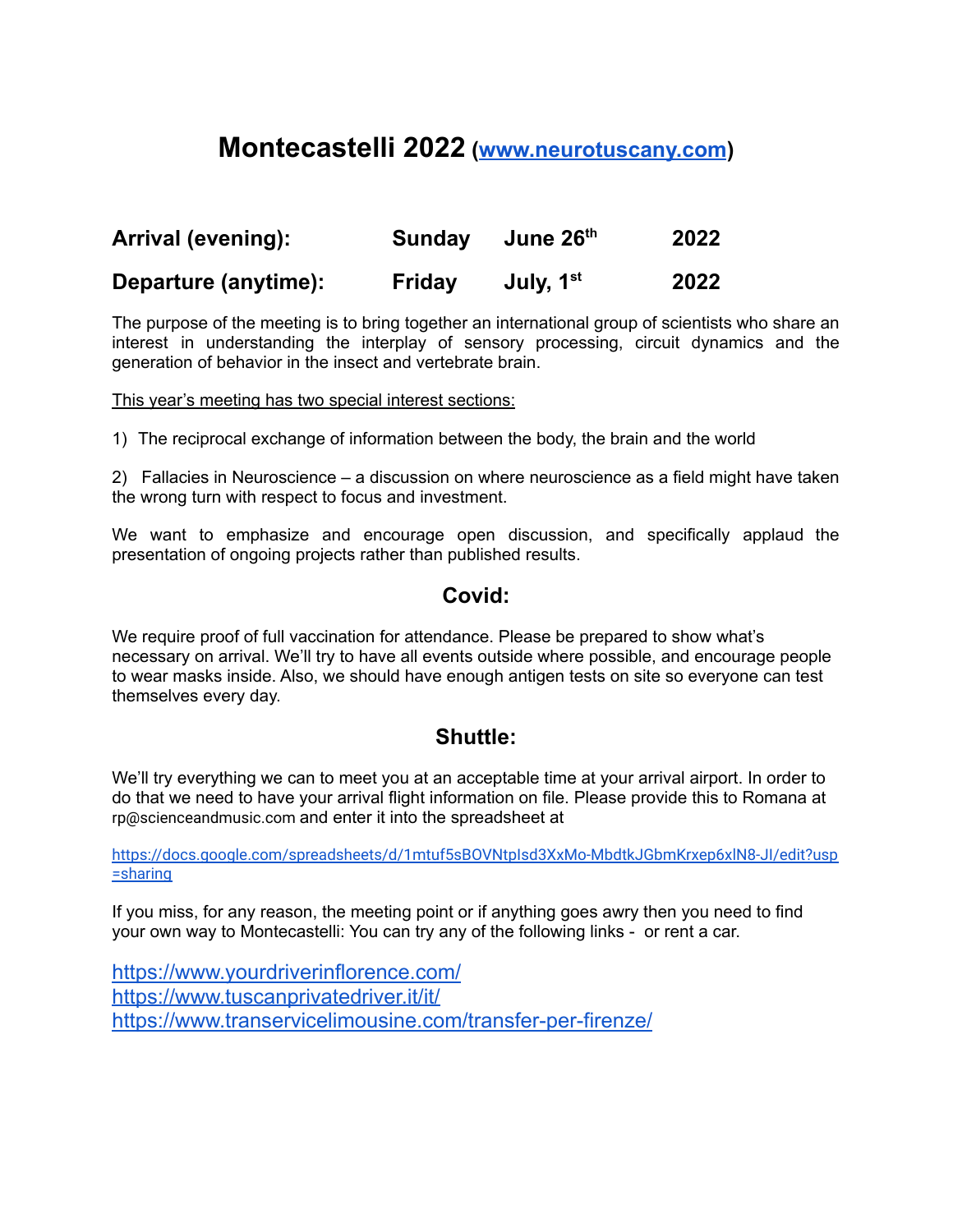## **Schedule**

|                                      | Mon                 | <b>Tue</b>                          | <b>Wed</b>                                                   | Thu                                                    |
|--------------------------------------|---------------------|-------------------------------------|--------------------------------------------------------------|--------------------------------------------------------|
| <b>Breakfast</b><br>$(9:00 - 10:30)$ |                     |                                     |                                                              |                                                        |
| Morning<br>$(10:30 - 11:50)$         | <b>Mark Fishman</b> | <b>Team Talk</b><br>(Heart and ANS) | <b>Florian Engert</b><br><b>Fallacies in</b><br>Neuroscience | 5 x Talks                                              |
|                                      | Panel               | <b>Ben James</b>                    | Panel                                                        |                                                        |
| Lunch                                |                     |                                     |                                                              | <b>Philipp Bonhoeffer</b><br>The Montecastelli Project |
| Afternoon<br>$(15:00 - 16:00)$       | 3 x Talks           |                                     | <b>Pizza Party</b>                                           |                                                        |
| <b>Break</b>                         |                     | <b>Free Time</b>                    | Romitorio                                                    | <b>Free Time</b>                                       |
| Afternoon<br>$(16:30 - 17:30)$       | 3 x Talks           |                                     |                                                              |                                                        |
| Dinner                               |                     |                                     |                                                              |                                                        |
| Plenary                              | <b>Misha Ahrens</b> | <b>Markus Meister</b>               | <b>Florian Engert</b>                                        | <b>Concert</b>                                         |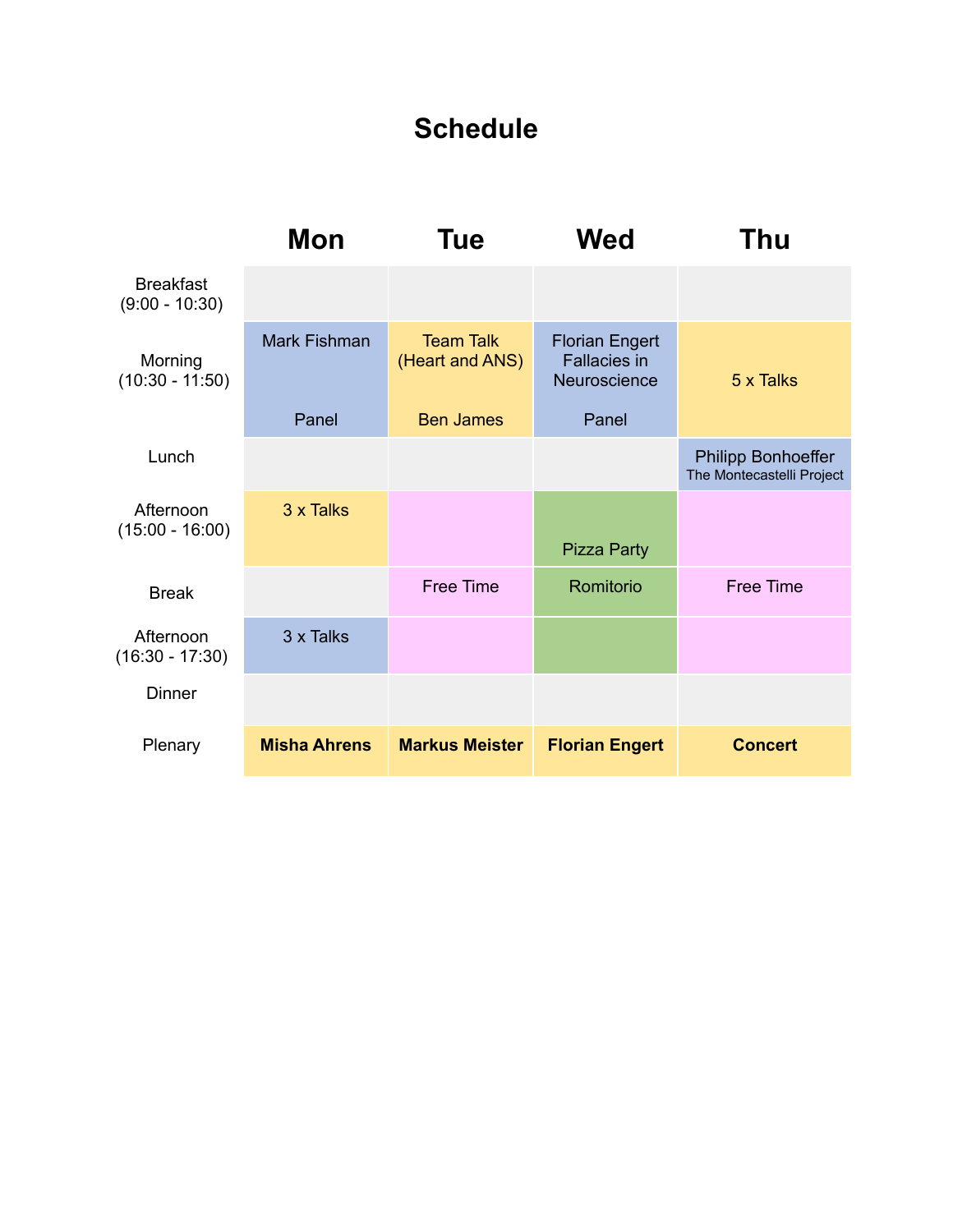## **Sunday**

- **12:00 – 22:00: Arrival**
- **18:30 – 20:00: Dinner**

## **Monday**

#### **10:30 – 11:50 - Introduction to the ANS and the heart**

- 10:30 11:30: Mark Fishman: The ANS and the Heart
- 11:30 11:50: Panel discussion: Florian Engert, Misha Ahrens, Mark Fishman

**------------------------------ Lunch ----------------------------------**

#### **15:00 – 16:00: (Chair: Florian Engert) – The heart and the mind: CNS – ANS - ICNS**

- 15:00 15:20: Luis Hernandez Nunez (zoom)
- 15:20 15:40: Virginia Rutten (zoom)
- 15:40 16:00: Kristian Herrera

**------------------------------** Break **----------------------------------**

- 16:30 16:50: Jonathan Boulanger (towards a connectome of the heart)
- 16:50 17:10: Vohra Sumit (a complete brain body Atlas)
- 17:10 17:30: buffer

**------------------------------ Dinner ----------------------------------**

**21:00 – 22:00: Misha Ahrens – TBD (maybe something about 4D cellular physiology?)**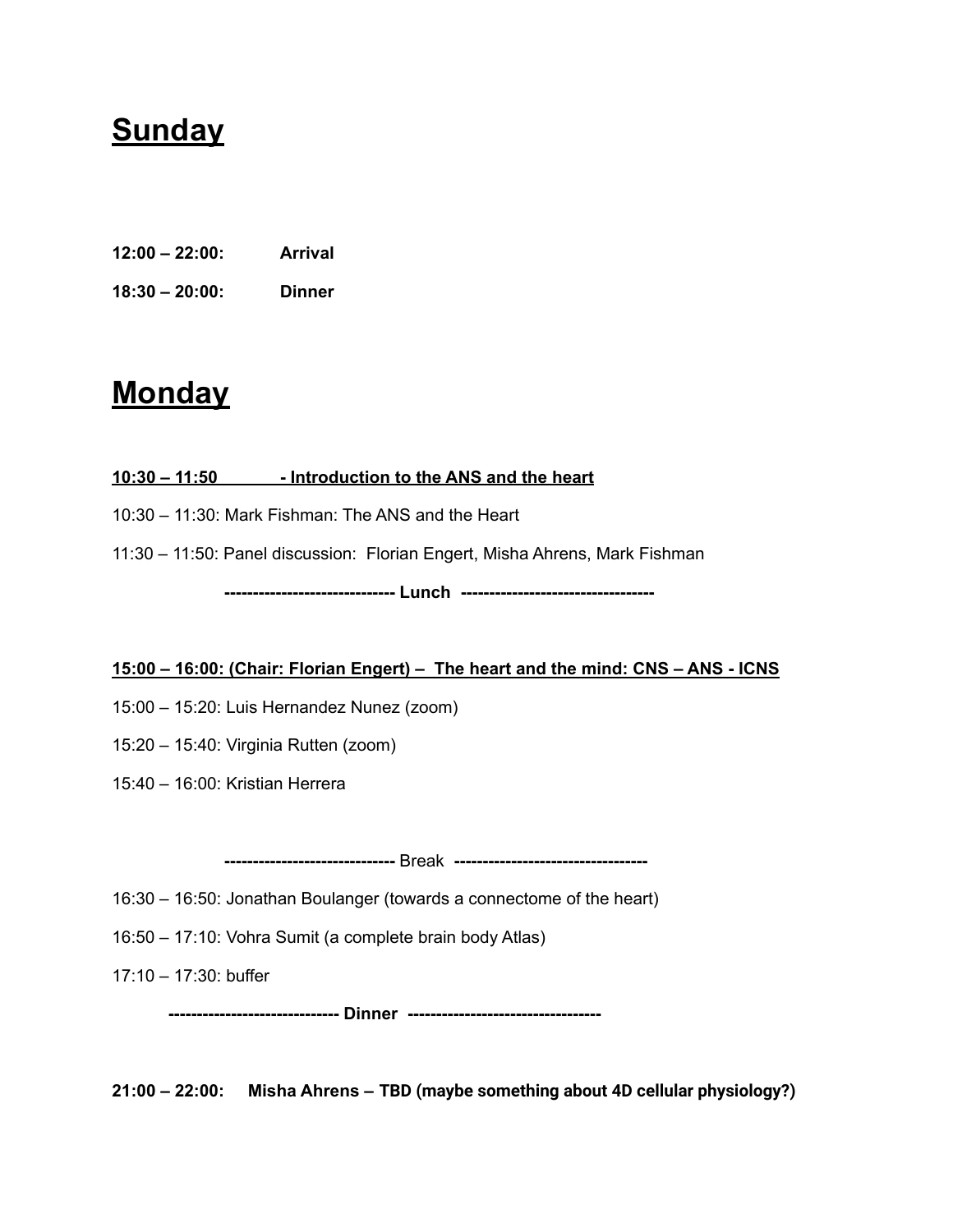## **Tuesday**

### **10:30 – 11:50 (Chair: Alina Hebling) – The heart (continued)**

Team presentation: Erin Song, Deepti Rajan, Piper Ireland, Kate Condra, Stephan Foianini,

Tyler Masuyama, Nadine Oury

I was hoping that "Team Heart" could self-organize in a similar manner that they did for the ANS meeting?

10:30 – 11:30: Distribute as needed  $\circ$ 

11:30 – 11:50: Benjamin James – "The gut brain axis in zebrafish"

**------------------------------ Lunch ----------------------------------**

**Breakout Sessions – free time**

**------------------------------ Dinner ----------------------------------**

**21:00 – 22:00: Markus Meister - TBD (Principles/Fallacies of Neuroscience ?)**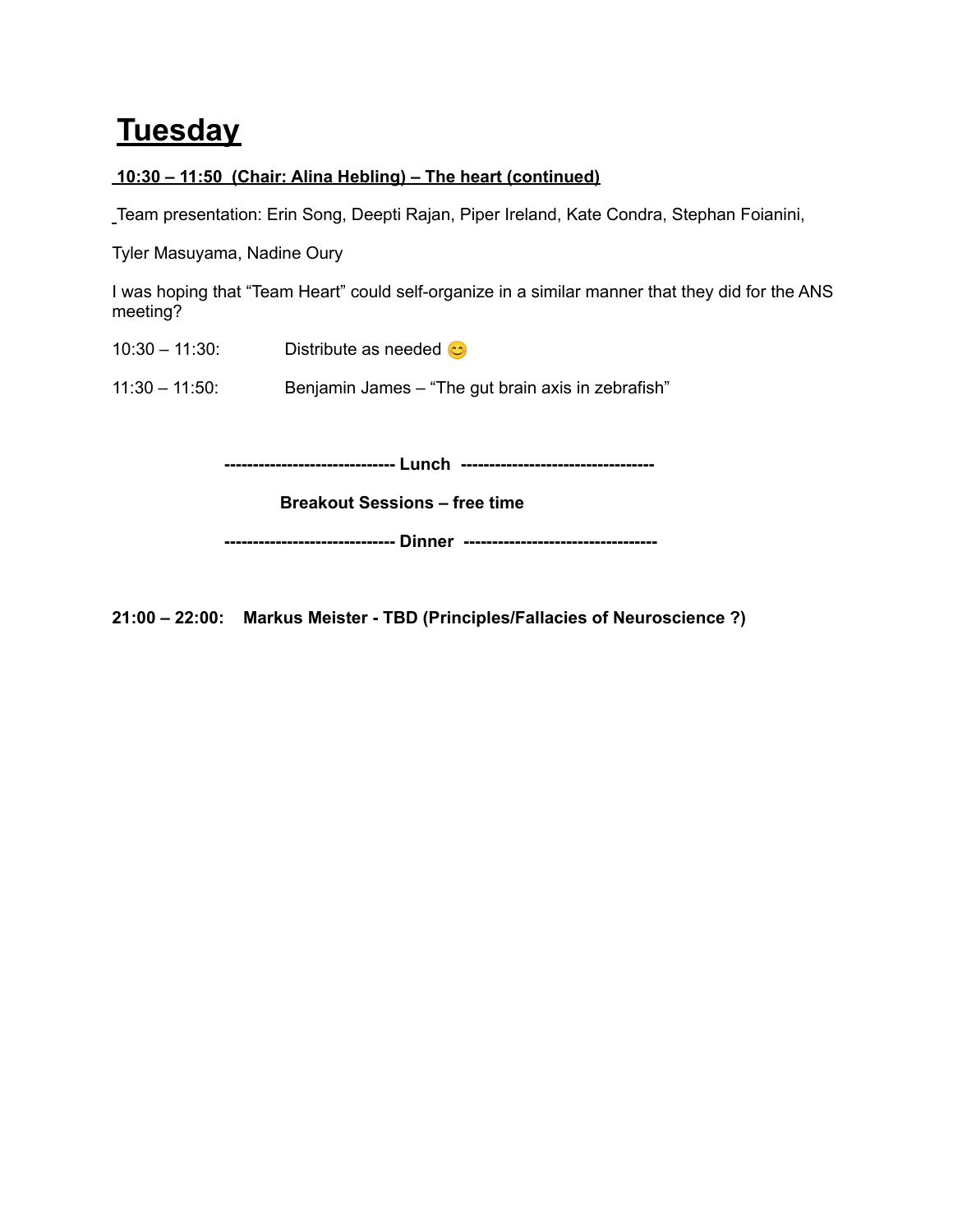## **Wednesday**

**10:00 – 11:50 (Chair: Florian Engert/ Markus Meister) Fallacies in Neuroscience**

10:00 – 10:30: Florian Engert et al., various problems in current approaches

10:30 – 11:00: Kristian Herrera - **The "don't panic" channel in vision and olfaction**

**-----------------------------** Break **----------------------------------**

11:10 – 11:50: Florian Engert, Markus Meister, Misha Ahrens, Ben James

Panel Discussion on Fallacies in Neuroscience

**------------------------------ Lunch ----------------------------------**

**Locate to Romitorio**

**Pizza Party**

**----------------------------------------------------------------------------**

**21:00 – 22:00: Florian Engert – A case against big data**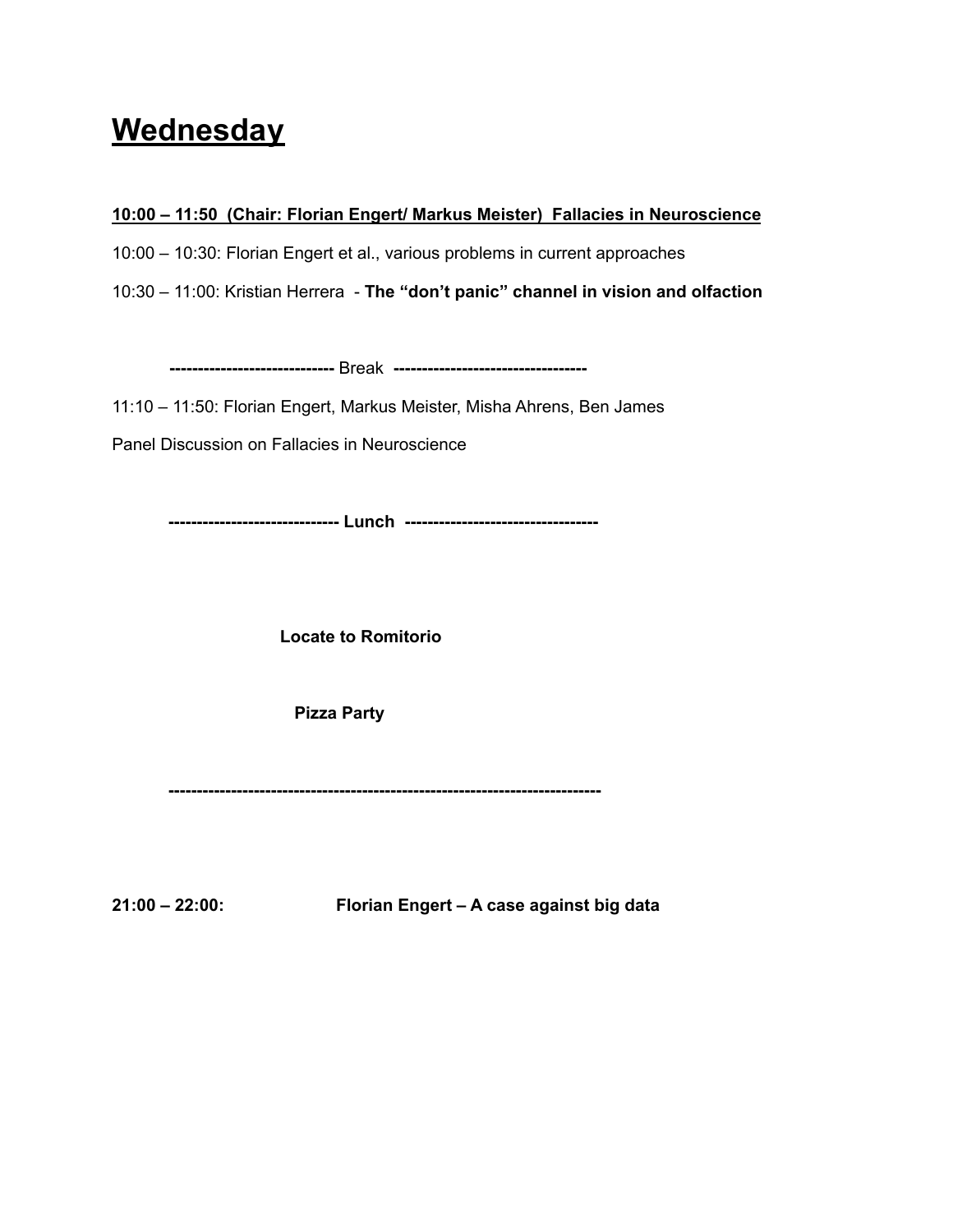## **Thursday**

### **10:00 – 11:50 (Chair:)**

10:00 – 10:20: Alex Chen

10:20 – 10:40 Marc Duque

10:40 – 11:00: Moritz Stingl/Charles Reilly (7 + 3 minutes each)

**-----------------------------** Break **----------------------------------**

11:10 – 11:30: Alina Hebling

11:30 – 11:50: Gregor Schuhknecht

**12:00 – 12:45 Philipp Bonhoeffer – "The Montecastelli Project"**

**------------------------------ Lunch ----------------------------------**

**Free Time**

**------------------------------ Dinner ----------------------------------**

**21:00 – 22:00: Concert**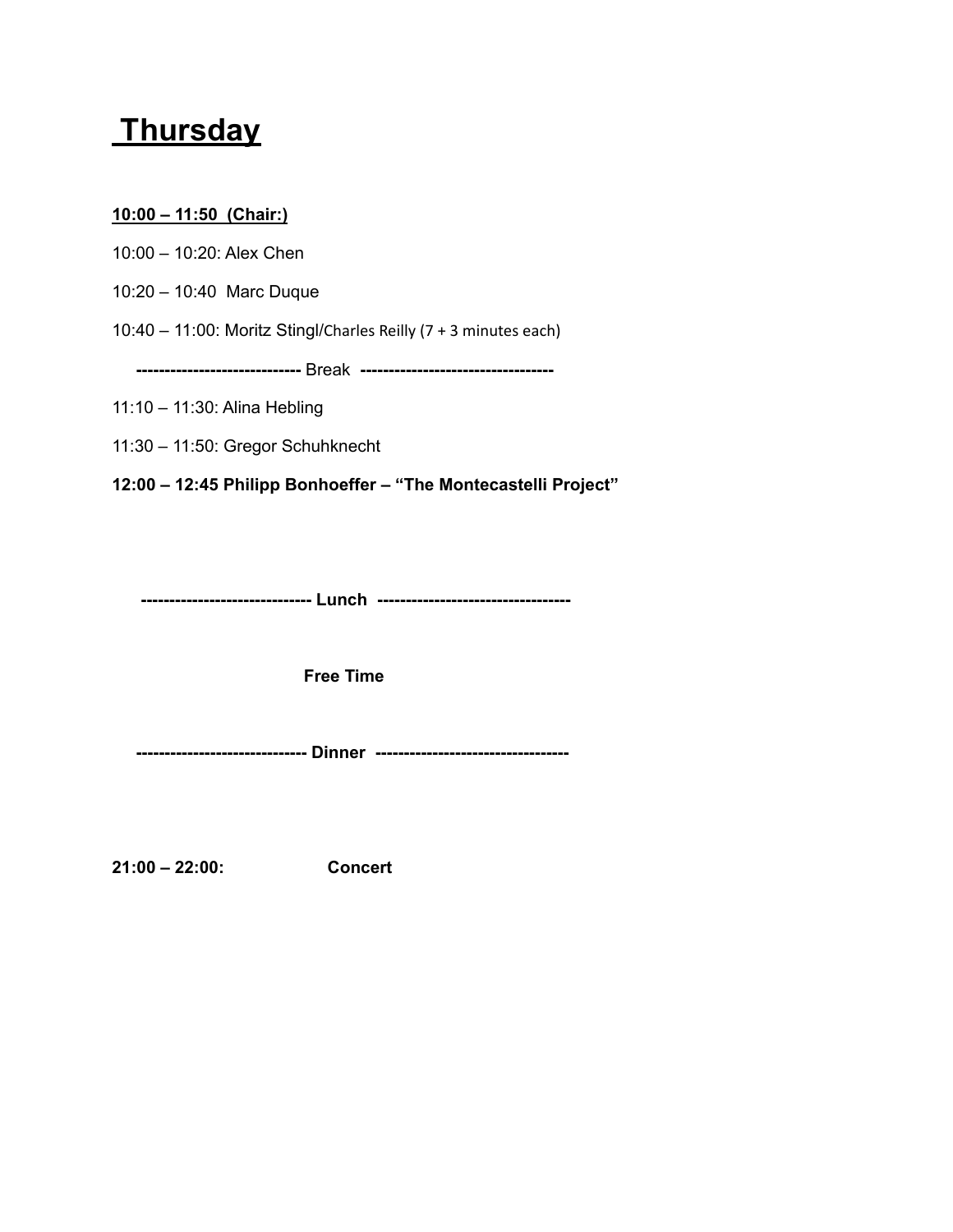# **Friday**

### **Departure**

### **Confirmed Speakers – Titles of talks:**